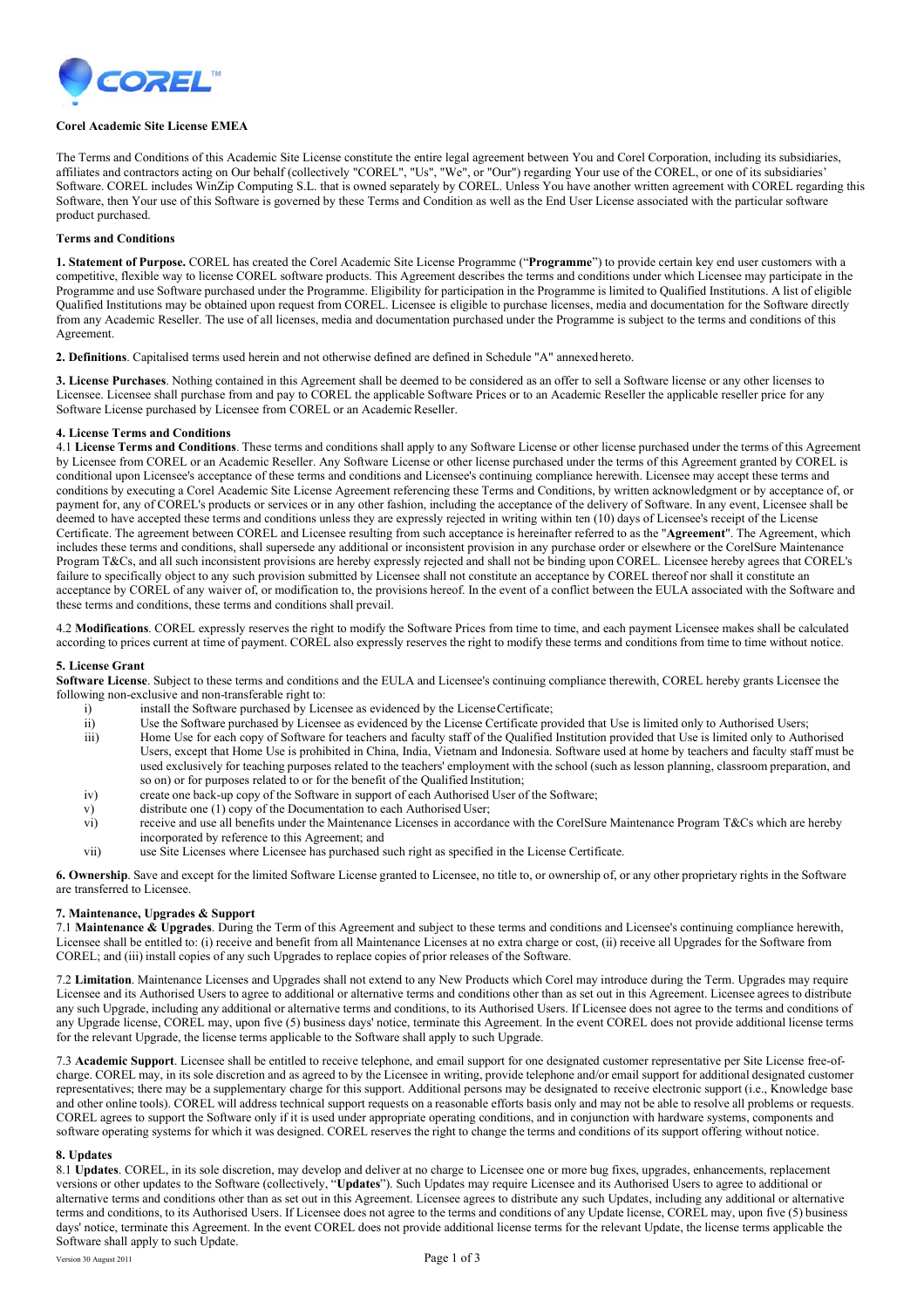

8.2 **Mandatory Updates**. In the event COREL provides Licensee with an Update to address a threatened or actual security breach in the Software, to replace technologies that may infringe third party intellectual property rights or for any other reason of similar significance to COREL (such Updates hereinafter referred

to as "**Mandatory Updates**"), Licensee agrees to promptly, and in no event later than ten (10) business days after COREL provides such Mandatory Update to Licensee, cease Use of any Software that has not been updated with the Mandatory Update and inform all Authorised Users to do the same. If Licensee fails to comply within the time frame specified in this Section 8.2, COREL may terminate this Agreement immediately upon notice to Licensee.

## **9. Licensee Obligations, Restrictions and Responsibilities**

9.1 **Protection**. Licensee agrees to take reasonable steps to protect the Software and Documentation from unauthorised copying or use. Licensee shall not disassemble, decompile or reverse engineer the Software. Where Licensee has a statutory right to disassemble or decompile the Software for the purpose of obtaining information needed to achieve interoperability with other programs, Licensee agrees that such right may not be exercised unless COREL fails to respond within sixty (60) days after receipt of a written request to provide the necessary information.

9.2 **Restrictions**. Except as expressly authorised in this Agreement, Licensee shall not rent, lease, time share, sub-license, distribute, resell, transfer, copy, reproduce, display, or modify the Software, except as set out in Section 5.

9.3 **Responsibility**. Licensee shall ensure that all Authorized Users are made aware of and abide by the terms of this Agreement and the EULA at all times. Whenever possible Licensee shall cause each Authorized User to read, understand and accept the EULA prior to using the Software. Licensee shall be fully liable for any breach of the terms and conditions of this Agreement and EULA by any Authorised User.

9.4 **Audit Rights**. Licensee shall maintain adequate records evidencing its Use and licensing of the Software pursuant to this Agreement and for two (2) years following termination or expiration hereof. Upon COREL's written request, Licensee shall, within seven (7) days of the date of such request, provide COREL with a statement signed by an authorised officer or representative of Licensee evidencing Licensee's current Use of Software. During the Term of this Agreement, but no more often than once per annual period or more frequently if COREL has reason to believe that Licensee is not in compliance with the licensing or reporting provisions of this Agreement, COREL may, at its own expense and upon not less than forty-eight (48) hours' prior written notice, audit Licensee's Use of the Software. If the audit shows that Licensee has understated its Use of the Software, Licensee shall immediately purchase, from COREL or an Academic Reseller, sufficient licenses to support the actual Use. If Licensee has understated its Use by more than five percent (5%) or permitted Use by non-Authorised Users, Licensee shall also pay the reasonable expenses of the audit. Within one (1) year of expiration or termination of this Agreement, upon COREL's written request, Licensee shall, within seven (7) days of the date of such request, provide COREL with a statement signed by an authorised officer or representative of Licensee evidencing Licensee's removal of all copies of the Software from all computers, including Home Use computers. If COREL has reason to believe that Licensee is not in compliance with the removal of all software, COREL may, at its own expense and upon not less than forty-eight (48) hours' prior written notice, audit Licensee's Use of the Software. If the audit shows that Licensee has failed to remove the Software from all computers, Licensee shall immediately purchase, from COREL or an Academic Reseller, sufficient licenses to support the actual Use and pay for such license retroactive to the date the Software should have been removed. If it is found that the Licensee has not removed all Software, Licensee shall also pay the reasonable expenses of theaudit.

9.5 **Availability of Updates & Upgrades**. Nothing in this Agreement shall be construed to warrant or imply that Upgrades or Updates will be produced for any product or, if so produced, when such Upgrades or Updates will be made commercially available.

9.6 **Confidentiality**. "**Confidential Information**" means all information, software, processes and materials relating to COREL, COREL's business activities and COREL's software, in whatever format. Licensee shall treat as confidential all Confidential Information and shall not use such Confidential Information except to exercise its rights or perform its obligations under this Agreement and shall not disclose such Confidential Information to any third party or to any employee of Licensee without a need to know. Information which is generally known, available or in the public domain through no fault of the receiver shall be deemed not to be Confidential Information.

# **10. Term and Termination**

10.1 **Term**. Subject to Section 10.3, the term of this Agreement shall be as set forth by the parties in the Academic Site License Agreement. The term may be set for either one (1) year or three (3) years commencing on the date on the License Certificate ("**Term**").

10.2 **Renewal**. Subject to Section 10.3, this Agreement may be renewed for subsequent periods of one (1) year or three (3) years each ("**Renewal Term**") upon Licensee purchasing additional renewal terms from COREL or an Academic Reseller prior to the end of the Term or Renewal Term. This Agreement may be renewed for subsequent three (3) year periods at the then discounted rate only if such renewal option is exercised within seven (7) calendar days of expiration of the Term.

10.3 **Termination**. COREL has the right to terminate this Agreement immediately upon notice to Licensee if Licensee is in breach of this Agreement.

10.4 **Effect of Termination**. Upon termination or expiration of this Agreement, at COREL's request, Licensee shall promptly, at its own cost and expense, destroy any COREL proprietary information and the Software, in all forms, including, without limitation, all summaries, copies and excerpts and those in the possession or control of its Authorised Users. At COREL's option, License shall provide written certification of its compliance with this section through its senior management. For greater certainty, failure of COREL to make such request shall not entitle Licensee to make any further use of COREL proprietary information or Software, or otherwise extend Licensee's rights set out herein, after expiration or termination of this Agreement; and Licensee specifically agrees to cease any further use thereof unless COREL and Licensee have signed a written license agreement for such use.

10.5 **Buy-Out**. Licensee may, in accordance with this Section 10.5, buy-out a Software License, provided Licensee has completed at minimum a three (3) year Term for such Software License. To buy-out a Software License, Licensee must provide to COREL written notice of its intent to buy-out the Software License at least 30 calendar days prior to the expiry of the Term. The buy-out under this Section10.5 entitles Licensee to obtain a perpetual right to use the Software, at its then current version before expiry of the Term, but explicitly excludes any further Maintenance Licenses, Upgrades or Updates in respect of the Software. In no event, shall the Licensee be allowed to buy-out a Software License after the expiration of the Term.

**11. Limited Warranty/Liability Limitation**. THE SOFTWARE IS LICENSED BY COREL TO LICENSEE ON AN "AS IS" BASIS. IF LICENSEE RECEIVES FROM COREL OR AN ACADEMIC RESELLER DEFECTIVE MEDIA OR DOCUMENTATION RELATING TO THE SOFTWARE, LICENSEE MAY RETURN THEM TO COREL WITHIN NINETY (90) DAYS OF THE DATE OF PURCHASE, AND THEY WILL BE REPLACED AT NO CHARGE. THESE WARRANTIES ARE IN LIEU OF ANY OTHER WARRANTIES, EXPRESS OR IMPLIED, WRITTEN OR ORAL, ARISING BY STATUTE, OPERATION OF LAW, COURSE OF DEALING, USAGE OF TRADE OR OTHERWISE, INCLUDING THE IMPLIED WARRANTIES OF MERCHANTABILITY, NON INFRINGEMENT OF THIRD PARTY RIGHTS, SATISFACTORY QUALITY, MERCHANTABLE QUALITY AND FITNESS FOR A PARTICULAR PURPOSE, ALL OF WHICH IMPLIED WARRANTIES ARE EXPRESSLY EXCLUDED. IN NO EVENT WILL COREL OR ITS LICENSORS BE LIABLE TO LICENSEE FOR ANY INCIDENTAL, INDIRECT, SPECIAL OR CONSEQUENTIAL DAMAGES, OR ANY DAMAGES WHATSOEVER RESULTING FROM LOSS OF USE, DATA OR PROFITS, ARISING OUT OF OR IN CONNECTION WITH THIS AGREEMENT OR THE USE OR PERFORMANCE OF COREL, THE SOFTWARE, STORAGE MEDIA, DOCUMENTATION, OR OTHER COREL PROVIDED MATERIAL WHETHER SUCH ACTION IS BASED IN CONTRACT OR IN TORT INCLUDING BUT NOT LIMITED TO NEGLIGENCE AND WHETHER OR NOT COREL HAS BEEN ADVISED OF THE POSSIBILITY OF SUCH DAMAGES OR SUCH DAMAGES ARE FORESEEABLE. In no event shall COREL's total liability exceed the total fees paid by Licensee in respect of Software to COREL or an Academic Reseller during the past calendar quarter.

### **12. Miscellaneous**

12.1 **Binding Effect/Assignment**. This Agreement is binding upon the parties' respective representatives, successors and assigns; however, Licensee shall not